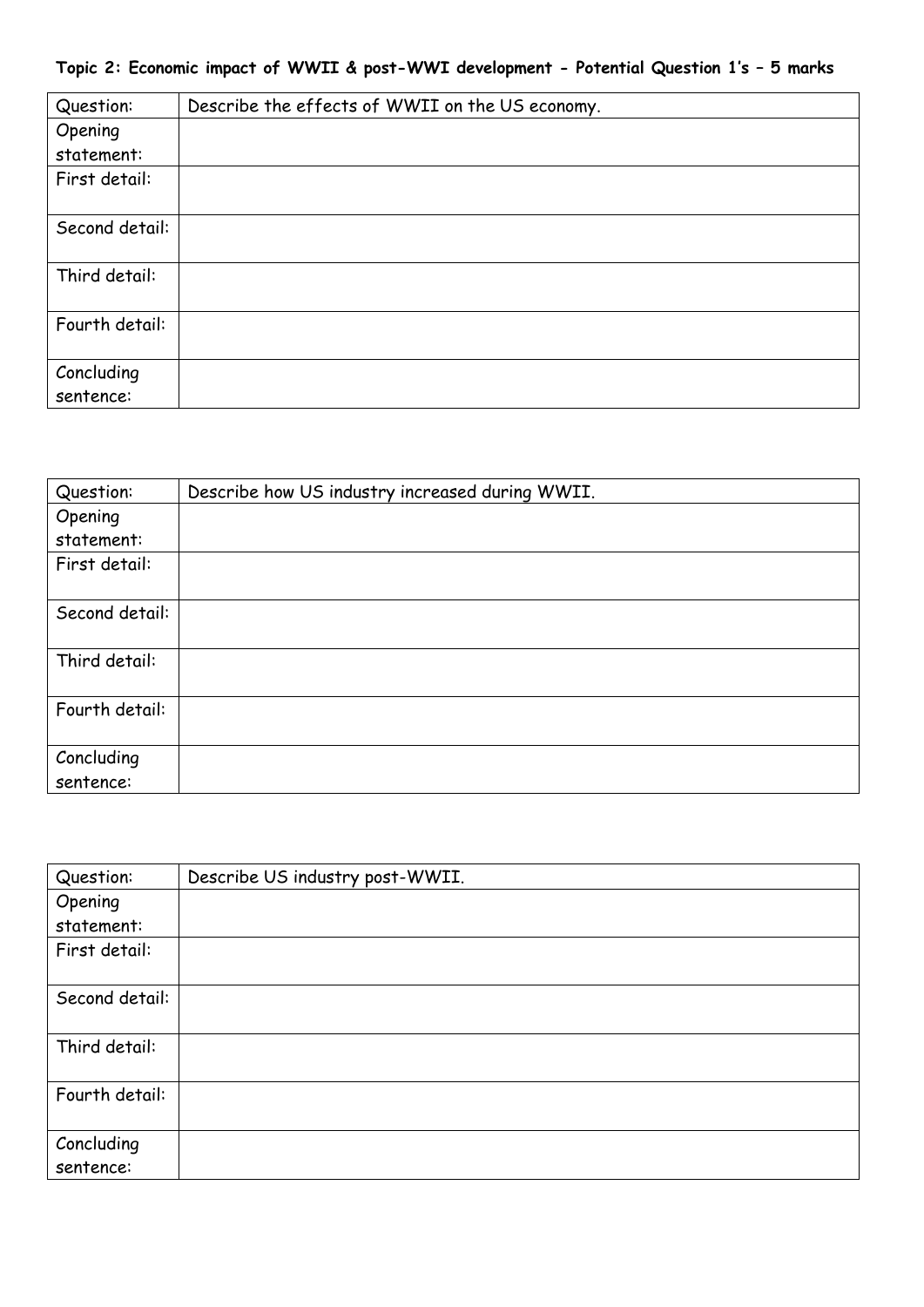| Question:               | Describe the rise in affluence in the USA post-WWII. |
|-------------------------|------------------------------------------------------|
| Opening                 |                                                      |
| statement:              |                                                      |
| First detail:           |                                                      |
| Second detail:          |                                                      |
| Third detail:           |                                                      |
| Fourth detail:          |                                                      |
| Concluding<br>sentence: |                                                      |

| Question:               | Describe the growth in suburbanisation post-WWII. |
|-------------------------|---------------------------------------------------|
| Opening                 |                                                   |
| statement:              |                                                   |
| First detail:           |                                                   |
| Second detail:          |                                                   |
|                         |                                                   |
| Third detail:           |                                                   |
| Fourth detail:          |                                                   |
| Concluding<br>sentence: |                                                   |

| Question:               | Describe poverty in the USA post-WWII. |
|-------------------------|----------------------------------------|
| Opening                 |                                        |
| statement:              |                                        |
| First detail:           |                                        |
| Second detail:          |                                        |
| Third detail:           |                                        |
| Fourth detail:          |                                        |
| Concluding<br>sentence: |                                        |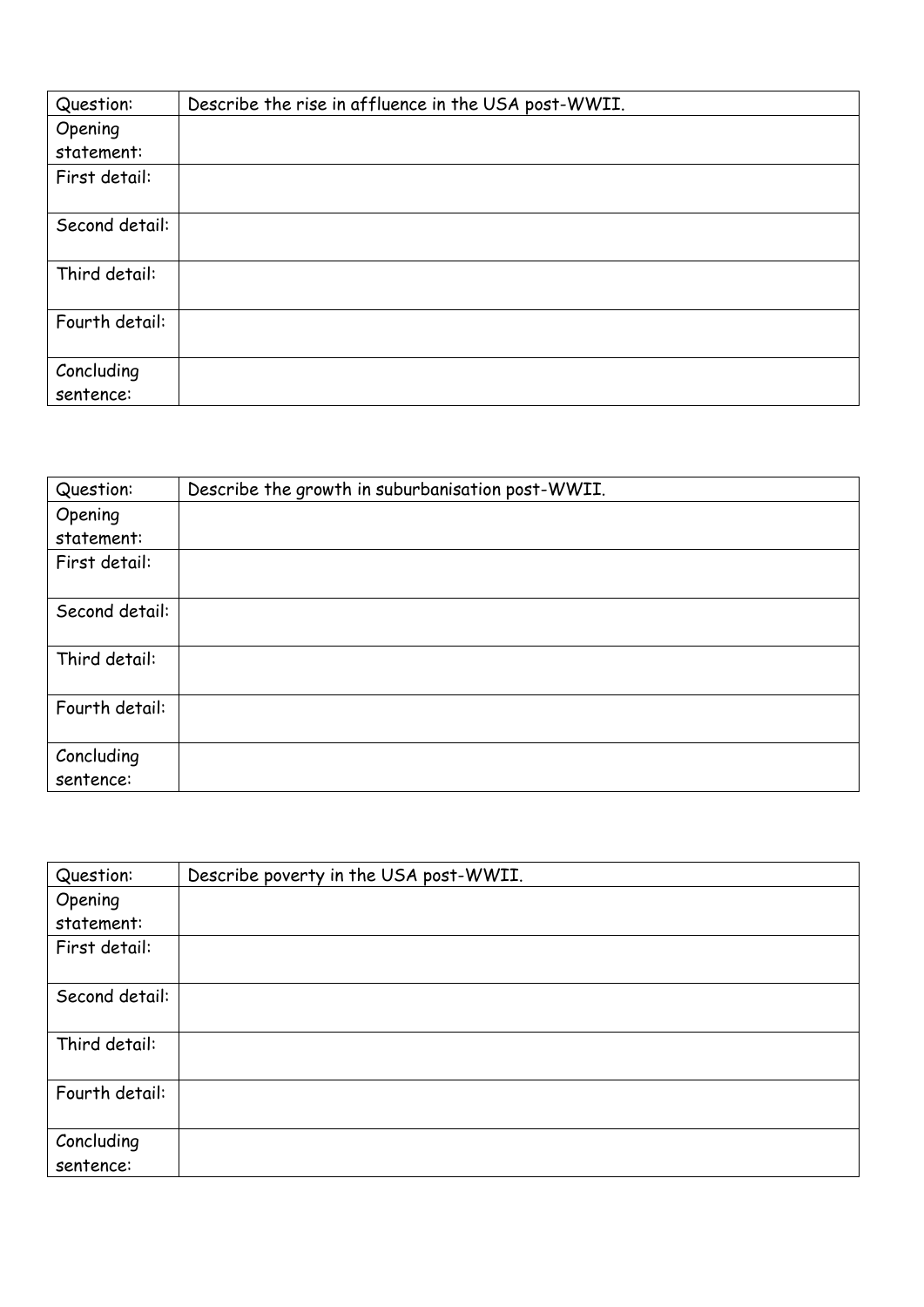| Question:        | How far did US industry prosper during WWII? |
|------------------|----------------------------------------------|
| Opening -        |                                              |
| address how far: |                                              |
| First point and  |                                              |
| detail:          |                                              |
| Address how far  |                                              |
| based on first   |                                              |
| point:           |                                              |
| Second point and |                                              |
| detail:          |                                              |
| Address how far  |                                              |
| based on second  |                                              |
| point:           |                                              |
| Conclusion -     |                                              |
| address how far: |                                              |

| Question:        | How far did US industry prosper post-WWII? |
|------------------|--------------------------------------------|
| Opening -        |                                            |
| address how far: |                                            |
| First point and  |                                            |
| detail:          |                                            |
| Address how far  |                                            |
| based on first   |                                            |
| point:           |                                            |
| Second point and |                                            |
| detail:          |                                            |
| Address how far  |                                            |
| based on second  |                                            |
| point:           |                                            |
| Conclusion -     |                                            |
| address how far: |                                            |

| Question:        | How far did the people of the USA prosper post-WWII? |
|------------------|------------------------------------------------------|
| Opening -        |                                                      |
| address how far: |                                                      |
| First point and  |                                                      |
| detail:          |                                                      |
| Address how far  |                                                      |
| based on first   |                                                      |
| point:           |                                                      |
| Second point and |                                                      |
| detail:          |                                                      |
| Address how far  |                                                      |
| based on second  |                                                      |
| point:           |                                                      |
| Conclusion -     |                                                      |
| address how far: |                                                      |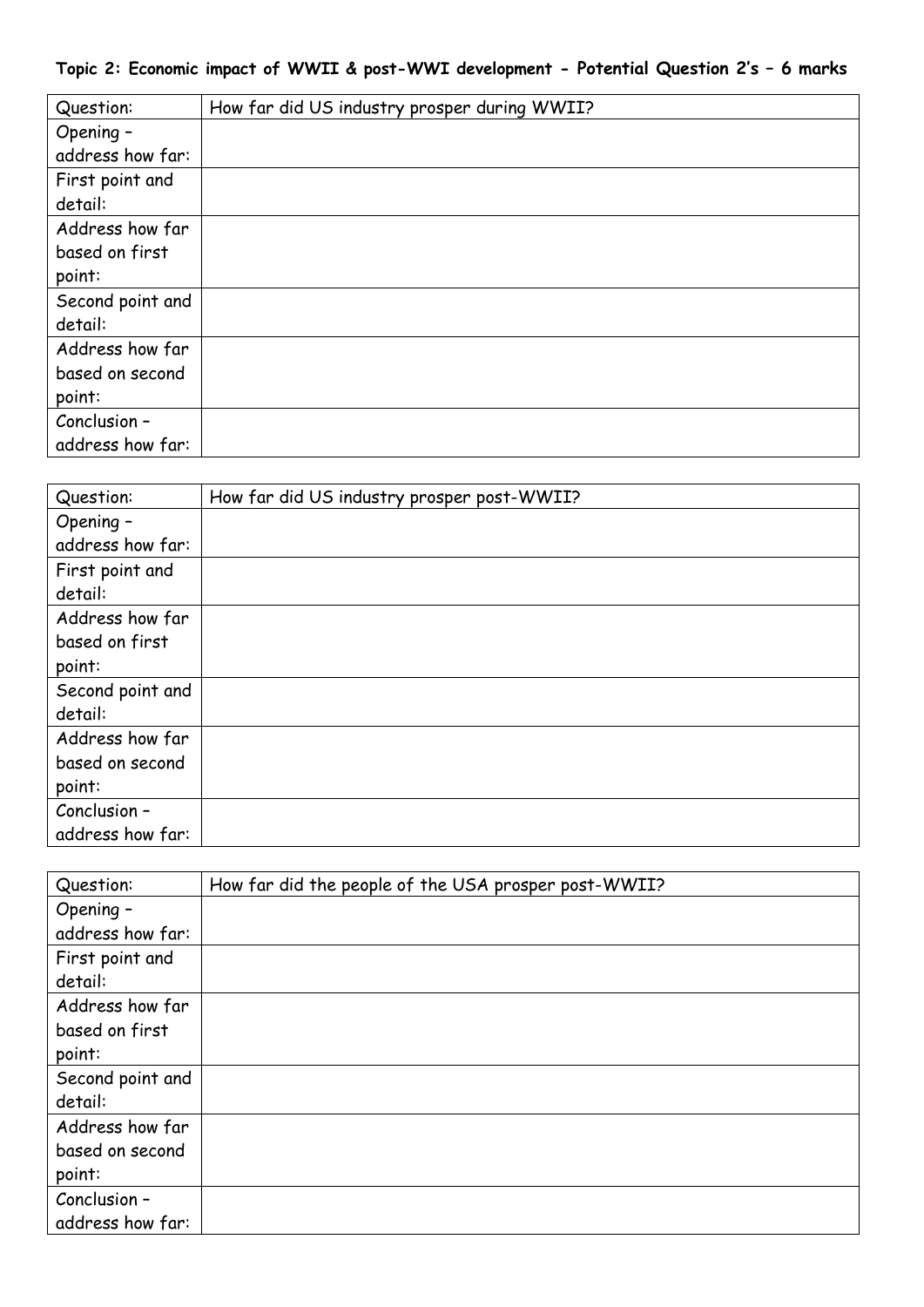| Question:      | US industry went through a period of boom during WWII, due to:<br>Big business<br>Effects of the war<br>The workforce<br>Arrange the factors in order of their significance in terms of their contribution to the<br>boom. |
|----------------|----------------------------------------------------------------------------------------------------------------------------------------------------------------------------------------------------------------------------|
| First choice:  |                                                                                                                                                                                                                            |
| Detail for     |                                                                                                                                                                                                                            |
| first choice:  |                                                                                                                                                                                                                            |
| Why first      |                                                                                                                                                                                                                            |
| choice is most |                                                                                                                                                                                                                            |
| significant:   |                                                                                                                                                                                                                            |
| Second choice: |                                                                                                                                                                                                                            |
| Detail for     |                                                                                                                                                                                                                            |
| first choice:  |                                                                                                                                                                                                                            |
| Why first      |                                                                                                                                                                                                                            |
| choice is most |                                                                                                                                                                                                                            |
| significant:   |                                                                                                                                                                                                                            |
| Third choice:  |                                                                                                                                                                                                                            |
| Detail for     |                                                                                                                                                                                                                            |
| third choice:  |                                                                                                                                                                                                                            |
| Why third      |                                                                                                                                                                                                                            |
| choice is most |                                                                                                                                                                                                                            |
| significant:   |                                                                                                                                                                                                                            |

| Question:      | US industry post-WWII continued to boom post-WWI, due to:<br>Military spending<br>Open trading<br>Industry/economic expansion<br>Arrange the factors in order of their significance in terms of contribution to the<br>boom. |
|----------------|------------------------------------------------------------------------------------------------------------------------------------------------------------------------------------------------------------------------------|
| First choice:  |                                                                                                                                                                                                                              |
| Detail for     |                                                                                                                                                                                                                              |
| first choice:  |                                                                                                                                                                                                                              |
| Why first      |                                                                                                                                                                                                                              |
| choice is most |                                                                                                                                                                                                                              |
| significant:   |                                                                                                                                                                                                                              |
| Second choice: |                                                                                                                                                                                                                              |
| Detail for     |                                                                                                                                                                                                                              |
| first choice:  |                                                                                                                                                                                                                              |
| Why first      |                                                                                                                                                                                                                              |
| choice is most |                                                                                                                                                                                                                              |
| significant:   |                                                                                                                                                                                                                              |
| Third choice:  |                                                                                                                                                                                                                              |
| Detail for     |                                                                                                                                                                                                                              |
| third choice:  |                                                                                                                                                                                                                              |
| Why third      |                                                                                                                                                                                                                              |
| choice is most |                                                                                                                                                                                                                              |
| significant:   |                                                                                                                                                                                                                              |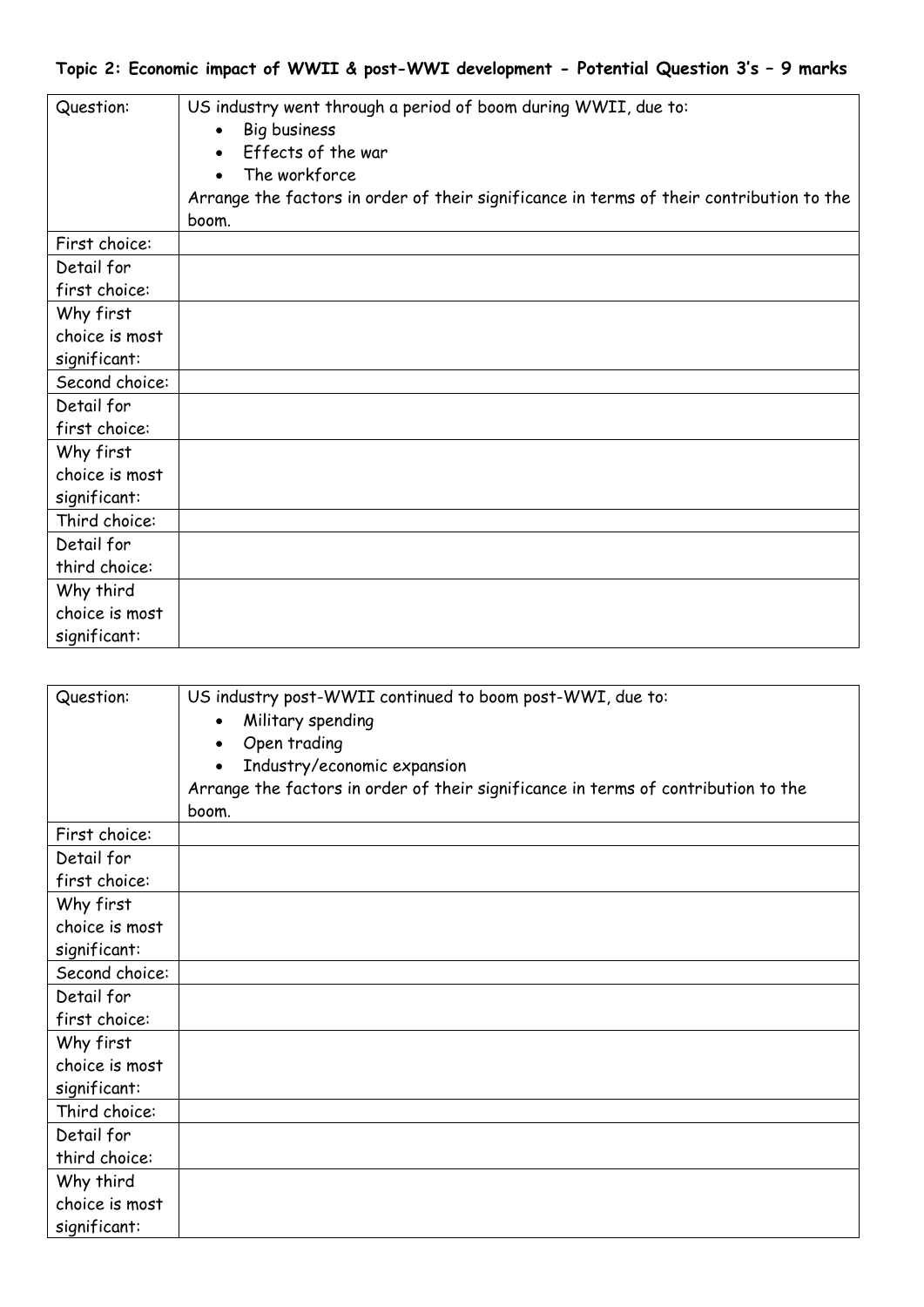| Question:             | Explain why unemployment fell during the war years. |
|-----------------------|-----------------------------------------------------|
| Opening - give        |                                                     |
| two reasons:          |                                                     |
| First reason          |                                                     |
| why:                  |                                                     |
| <b>Explanation of</b> |                                                     |
| first reason:         |                                                     |
|                       |                                                     |
|                       |                                                     |
|                       |                                                     |
| Second reason         |                                                     |
| why:                  |                                                     |
| <b>Explanation of</b> |                                                     |
| second reason:        |                                                     |
|                       |                                                     |
|                       |                                                     |
|                       |                                                     |
| Conclusion -          |                                                     |
| summarise and         |                                                     |
| link back to the      |                                                     |
| question              |                                                     |

| Question:        | Explain why US society became more affluent during the 1950s and 1960s. |
|------------------|-------------------------------------------------------------------------|
| Opening - give   |                                                                         |
| two reasons:     |                                                                         |
| First reason     |                                                                         |
| why:             |                                                                         |
| Explanation of   |                                                                         |
| first reason:    |                                                                         |
|                  |                                                                         |
|                  |                                                                         |
|                  |                                                                         |
| Second reason    |                                                                         |
| why:             |                                                                         |
| Explanation of   |                                                                         |
| second reason:   |                                                                         |
|                  |                                                                         |
|                  |                                                                         |
|                  |                                                                         |
| Conclusion -     |                                                                         |
| summarise and    |                                                                         |
| link back to the |                                                                         |
| question         |                                                                         |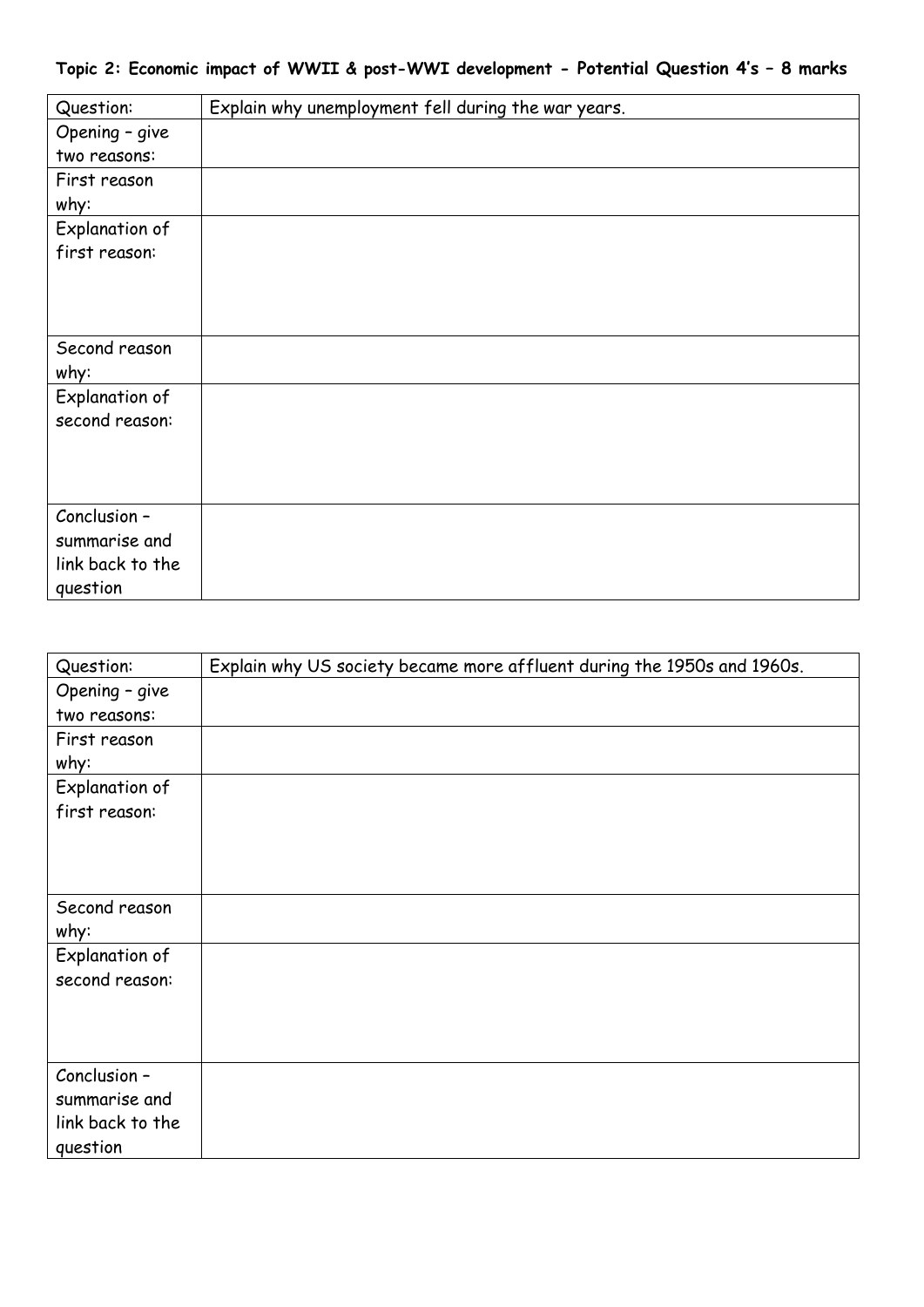| Question:        | Explain why people moved to the suburbs in the 1950s. |
|------------------|-------------------------------------------------------|
| Opening - give   |                                                       |
| two reasons:     |                                                       |
| First reason     |                                                       |
| why:             |                                                       |
| Explanation of   |                                                       |
| first reason:    |                                                       |
|                  |                                                       |
|                  |                                                       |
|                  |                                                       |
| Second reason    |                                                       |
| why:             |                                                       |
| Explanation of   |                                                       |
| second reason:   |                                                       |
|                  |                                                       |
|                  |                                                       |
|                  |                                                       |
| Conclusion -     |                                                       |
| summarise and    |                                                       |
| link back to the |                                                       |
| question         |                                                       |

| Question:                                                     | Explain why some Americans did not experience the new-found affluence of the<br>1950s. |
|---------------------------------------------------------------|----------------------------------------------------------------------------------------|
| Opening - give<br>two reasons:                                |                                                                                        |
| First reason<br>why:                                          |                                                                                        |
| Explanation of<br>first reason:                               |                                                                                        |
| Second reason<br>why:                                         |                                                                                        |
| Explanation of<br>second reason:                              |                                                                                        |
| Conclusion -<br>summarise and<br>link back to the<br>question |                                                                                        |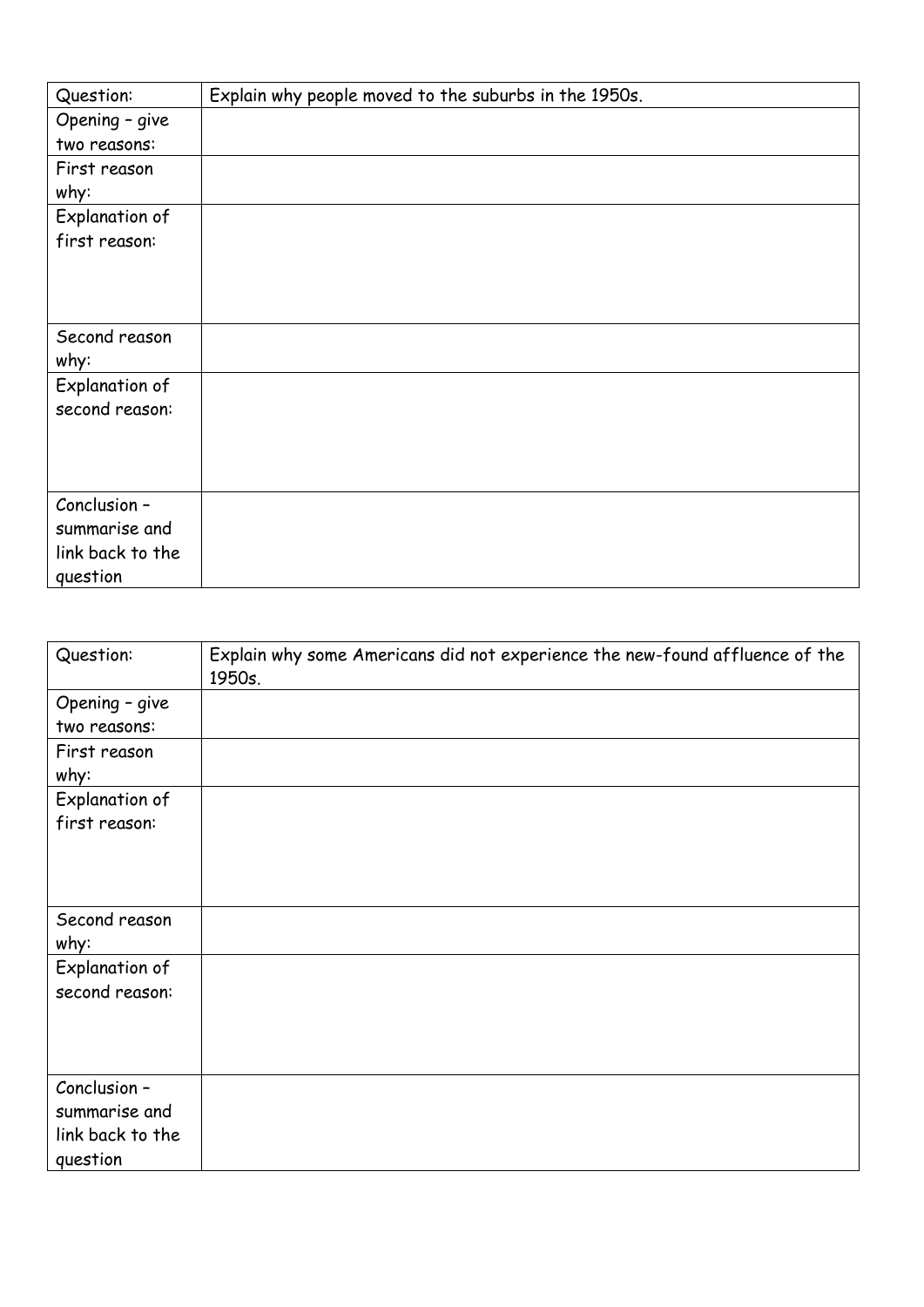| Question:              | How important was big business for industrial output during WWII? |
|------------------------|-------------------------------------------------------------------|
| Discuss the given      |                                                                   |
| factor, its            |                                                                   |
| significance and       |                                                                   |
| two others:            |                                                                   |
| First (given)          |                                                                   |
| reason factor:         |                                                                   |
| Detail for first       |                                                                   |
| factor:                |                                                                   |
|                        |                                                                   |
|                        |                                                                   |
| Reason why first       |                                                                   |
| factor was             |                                                                   |
| important:             |                                                                   |
| Second (own)           |                                                                   |
| factor:                |                                                                   |
| Detail for second      |                                                                   |
| factor:                |                                                                   |
|                        |                                                                   |
|                        |                                                                   |
| Reason why             |                                                                   |
| second factor was      |                                                                   |
| important:             |                                                                   |
|                        |                                                                   |
| Third (own)<br>factor: |                                                                   |
| Detail for third       |                                                                   |
|                        |                                                                   |
| factor:                |                                                                   |
|                        |                                                                   |
| Reason why third       |                                                                   |
| factor was             |                                                                   |
| important:             |                                                                   |
|                        |                                                                   |
| Conclusion -           |                                                                   |
| compare the            |                                                                   |
| three factors,         |                                                                   |
| reach a judgement      |                                                                   |
|                        |                                                                   |